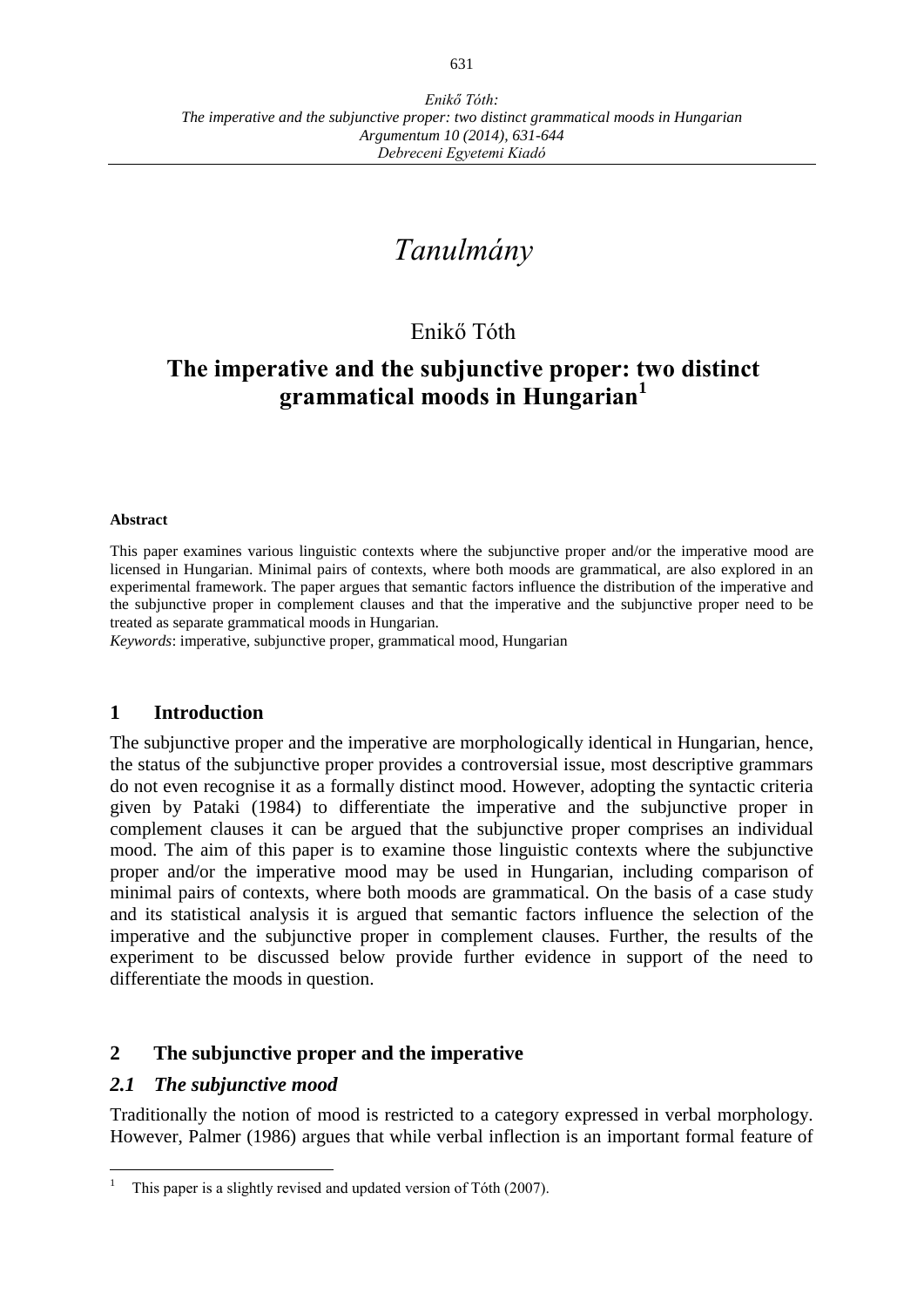#### *Enikő Tóth: The imperative and the subjunctive proper: two distinct grammatical moods in Hungarian Argumentum 10 (2014), 631-644 Debreceni Egyetemi Kiadó*

mood, mood is not only a morphosyntactic category of the verb, but it has certain semantic functions that affect the meaning of the whole sentence. In most Hungarian grammars three grammatical moods are differentiated, the indicative, the conditional and the subjunctive.<sup>2</sup> Sometimes a further syntactically motivated distinction is made (see Pataki 1984, Kenesei 1992) stating that the subjunctive comprises two morphologically identical moods: the imperative and the subjunctive proper.

The subjunctive proper mood seems to appear only in subordinate clauses in Hungarian, $3$ which is a striking similarity between Hungarian and several Indo-European languages, and as we will see later it seems to be reasonable to suppose that the matrix predicate governs its use.

Let us consider several examples, which are motivated by the ones to be found in Pataki  $(1984)$ :<sup>4</sup>

|  | (1) Olyan hidegvan itt, hogy fűtsünk          |  |                                   | be. |
|--|-----------------------------------------------|--|-----------------------------------|-----|
|  |                                               |  | so cold is here that heat.1PL.IMP | PV. |
|  | 'It is so cold here. Let's heat up the room.' |  |                                   |     |

- (2) \*Olyan hideg van itt, hogy be-fűtsünk. so cold is here that PV-heat.1PL.SUBJ 'It is so cold here. Let's heat up the room.'
- (3) Nincs itt olyan hideg, hogy be-fűtsünk. NEG here so cold, that PV-heat.1PL.SUBJ 'It is not so cold here that we should heat up the room.'
- (4) \*Nincs itt olyan hideg, hogy fűtsünk be. NEG here so cold, that heat.1PL.IMP PV 'It is not so cold here that we should heat up the room.'

The use of the imperative in (4) does not seem to be really motivated semantically, since negation in the matrix clause denies the necessity of heating up the room, but (3) is grammatical. Considering (1) and (2) just the opposite can be observed. The difference between (1) and (2) on the one hand and (3) and (4) on the other hand can be easily grasped if

 $\frac{1}{2}$ For a semantically motivated analysis of mood choice in Hungarian complement clauses see Tóth (2008a, 2008b).

 $3$  A recent study by Dömötör & Varga (2014) showed that the presence of three discourse particles (expressing intensification or emphasis) – *aztán* 'then'*, ám* 'really/well'*, nekem* 'me' – may license the subjunctive proper in a matrix clause. Consider the example below taken from a contemporary Hungarian tale:

<sup>(</sup>i) Aztán jól fel-forrald ám a viz-et – szólt le a magas-ból a nap. DP\_then well PV-boil.2SG.SUBJ DP\_really the water-ACC called.2SGPV the sky-LOC the sun. '"And don't forget to boil the water thoroughly" called down the sun from the sky.' (Berg Judit: Micsoda idő: 23)

<sup>4</sup> As the issue would become too many-fold to be treated in the present discussion, I make the following restriction on the predicate of the main clause: The predicate of the main clause always will appear in present tense and in the indicative mood, but it may undergo negation. It also must be noted here that until the explicit introduction of the subjunctive proper the label 'subjunctive' refers both to the imperative and the subjunctive.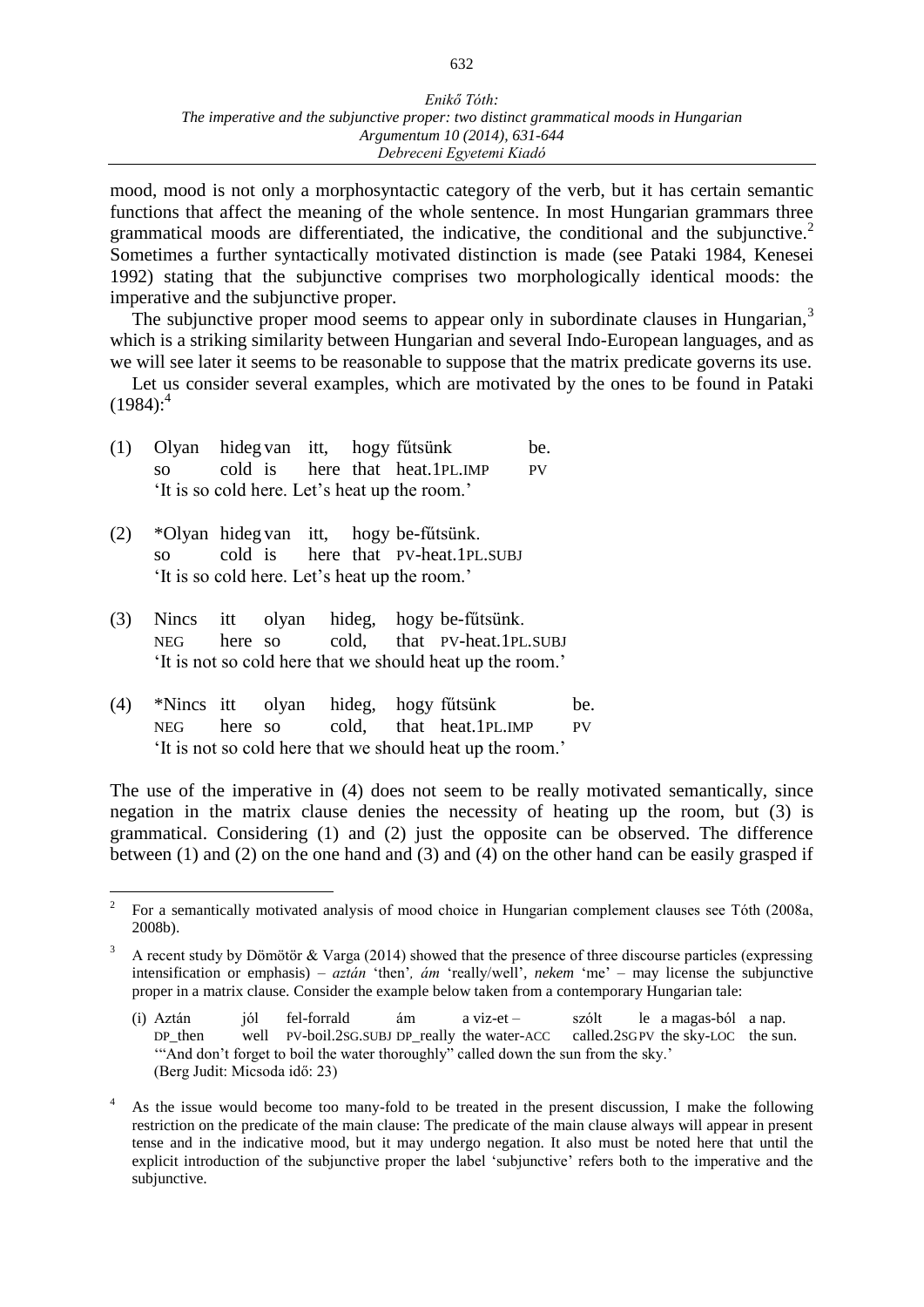we assume that in (2) and (3) we find occurrences of the subjunctive proper, while in (1) and (4) that of the imperative.<sup>5</sup> In the following section I will discuss the syntactic criteria offered by Pataki (1984), which provide adequate tools to differentiate the imperative and the subjunctive proper.

# *2.2 Predicates licensing the subjunctive proper and/or the imperative***<sup>6</sup>**

As we have seen, the main difficulty concerning the status of the subjunctive proper in Hungarian is that its forms cannot be distinguished morphologically from that of the imperative. However, using syntactic evidence at least three groups of predicates can be differentiated depending on which grammatical mood can be licensed in their subordinate clauses.

#### **Group 1: Predicates licensing the imperative**

Predicates belonging to the first group require a subordinate clause with an imperative verb form, as in  $(5)$ :

| $(5)$ Az-t | javaslom,                                  | hogy olvasd | el a könyv-et.  |
|------------|--------------------------------------------|-------------|-----------------|
|            | that-ACC suggest.1sG.IND that read.2sG.IMP |             | PV the book-ACC |
|            | I suggest that you read the book.'         |             |                 |

Inversion of the preverb and verb is obligatory in such sentences. If the preverb does not move, the sentence becomes ungrammatical:

| (6) | *Az-t javaslom,                                             | hogy el-olvasd | a könyv-et. |
|-----|-------------------------------------------------------------|----------------|-------------|
|     | that-ACC suggest. 1SG.IND that PV-read.2SG.IMP the book-ACC |                |             |
|     | 'I suggest that you read the book.'                         |                |             |

Another characteristic feature of these predicates is that they allow omission of the complementiser. Thus, (7) is grammatical:

(7) Az-t javaslom, olvasd el a könyv-et. that-ACC suggest.1SG.IND read.2SG.IMP PV the book-ACC 'I suggest that you read the book.'

Predicates licensing the imperative in their subordinate clause are the following:

**– assertives (with a directive meaning***)*: *mond* 'tell', *megmond* 'tell', *figyelmeztet* 'warn', *üzen* 'send a message', *ír* 'write', *szól* 'say', *kiált* 'shout', *felhatalmaz* 'authorize', *felkér*  'request'

– **directives**: *parancsol* 'order', *megparancsol* 'give orders', *javasol* 'suggest', *utasít*  'instruct', *felszólít* 'summon', *kér* 'ask', *megkér* 'request', *kíván* 'demand', *elrendel* 'direct'*,* 

 $\frac{1}{5}$ For the rest of the paper I make the following restriction: I will examine only matrix clauses that contain besides the subject only a lexically simple predicate and a referring word at most, thus, analysing matrix sentences with lexically composite predicates lies out of the scope of the present study (see  $(3)–(6)$ ).

<sup>6</sup> Szili (2011, 2012) provides a more detailed description of matrix predicates within the framework of speech act theory.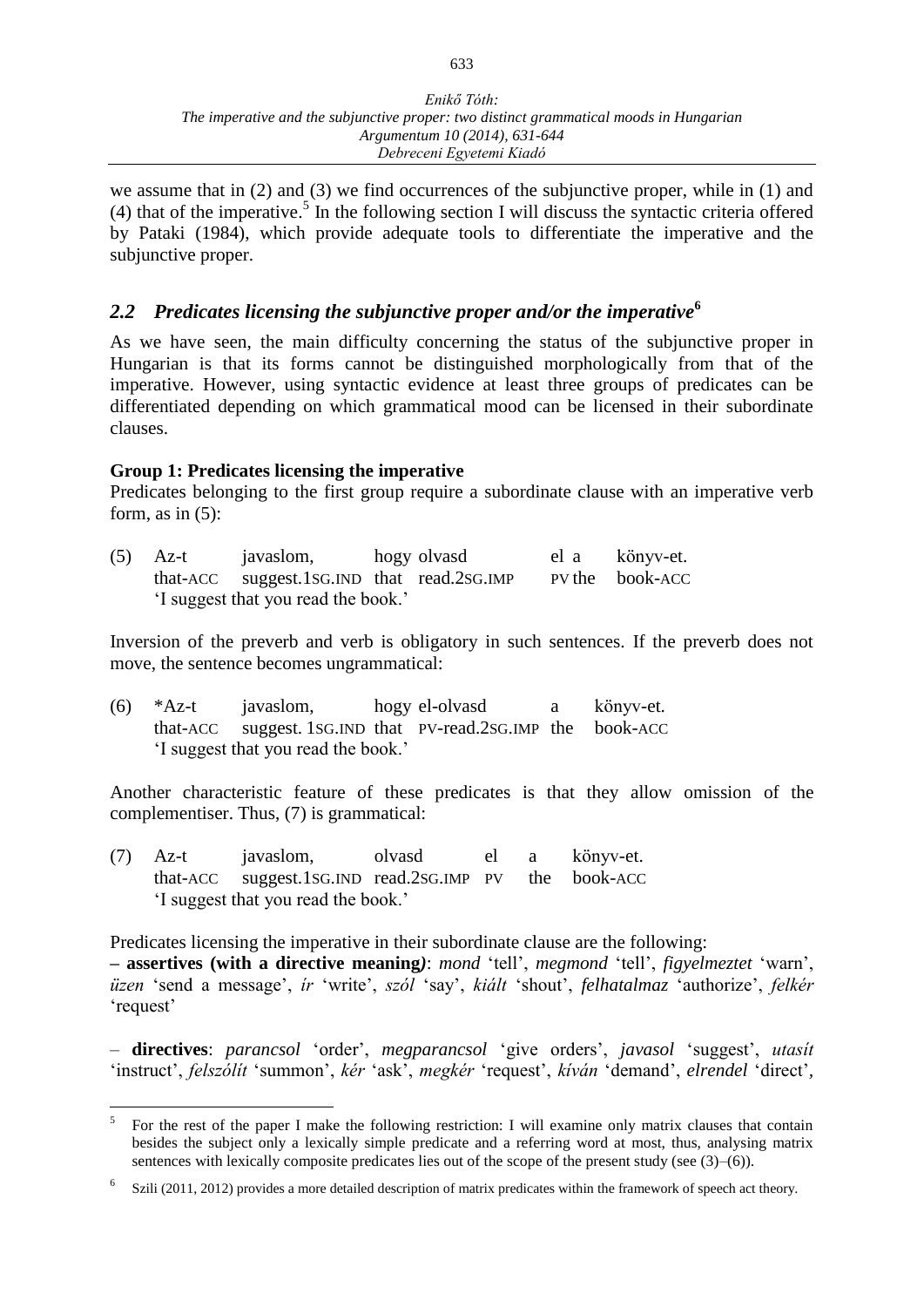*biztat* 'encourage', *buzdít* 'prompt', *követel* 'seek', *ajánl* 'suggest', *tanácsol* 'recommend', *könyörög* 'implore', *kényszerít* 'compel', *kötelez* 'oblige', *meghagy* 'bid', *rászorít* 'force', *rimánkodik* 'beseech'

#### **Group 2: Predicates licensing the subjunctive proper**

In the case of predicates belonging to the second group, the preverb must remain in situ, and deletion of the complementiser results in an ungrammatical sentence. Consider the following sentences:

| (8) |           | Elkerülhetetlen, hogy le-vizsgázz                 | matek-ból.                     |
|-----|-----------|---------------------------------------------------|--------------------------------|
|     | mandatory | that PV-take an exam.2sG.SUBJ maths-IN            |                                |
|     |           | 'It is mandatory that you take an exam in maths.' |                                |
| (9) |           | *Elkerülhetetlen, hogy vizsgázz                   | matek-ból. <sup>7</sup><br>le. |

- mandatory that take an exam.2SG.SUBJ PV maths-IN 'It is mandatory that you take an exam in maths.'
- (10) \*Elkerülhetetlen, le-vizsgázz matek-ból. mandatory PV-take an exam..2sG.SUBJ maths-IN 'It is mandatory that you take an exam in maths.'

Now, it is obvious that there is syntactic evidence to make a distinction between the imperative and the subjunctive proper mood, even if the verb forms are identical. It seems to be the case that these two properties help us in identifying the mood of the embedded verb.

Predicates licensing the subjunctive are the following:

#### **– rational evaluation predicates:**

– **qualitative:** *fontos* 'important', *hasztalan* 'useless', *felesleges* 'needless', *értelmetlen*  'senseless', *alkalmas* 'suitable', *alkalmatlan* 'unsuitable', *távol áll tőle* 'wouldn't dream of', *idegen tőle* 'be averse to', *tűrhetetlen* 'insupportable', *butaságnak tart* 'think it nonsense', *megérdemel* 'deserve'

Here I disagree with Molnár (1995), since she argues that the above mentioned two criteria for identifying the subjunctive can be refuted by citing examples where the focus position is filled in the subordinate clause, resulting in the inversion of the preverb and verb.

 $\overline{a}$ 7 It must be noted here that the inner structure of the subordinate clause may also influence the order of the verb and the preverb, i.e. if the focus position is filled in the subordinate clause, inversion of the verb and the preverb is also triggered. Consider the example below (capitals signal stress):

<sup>(</sup>i) Elkerülhetetlen, hogy a NAGYMAMA utazzon el. necessary that the grandmother leave.SUBJPV 'It is necessary for the grandmother to leave.'

In (i), *grandmother* is in focus, since it receives stress, and the sentence could be continued as 'and not the grandfather'. The semantic function of the focus is identifying through exclusion. However, if *grandmother*  is not in focus position, inversion does not occur, it would make the sentence ungrammatical. Negation of the subordinate predicate has the same effect. In what follows I will deliberately use examples containing neutral affirmative subordinate clauses.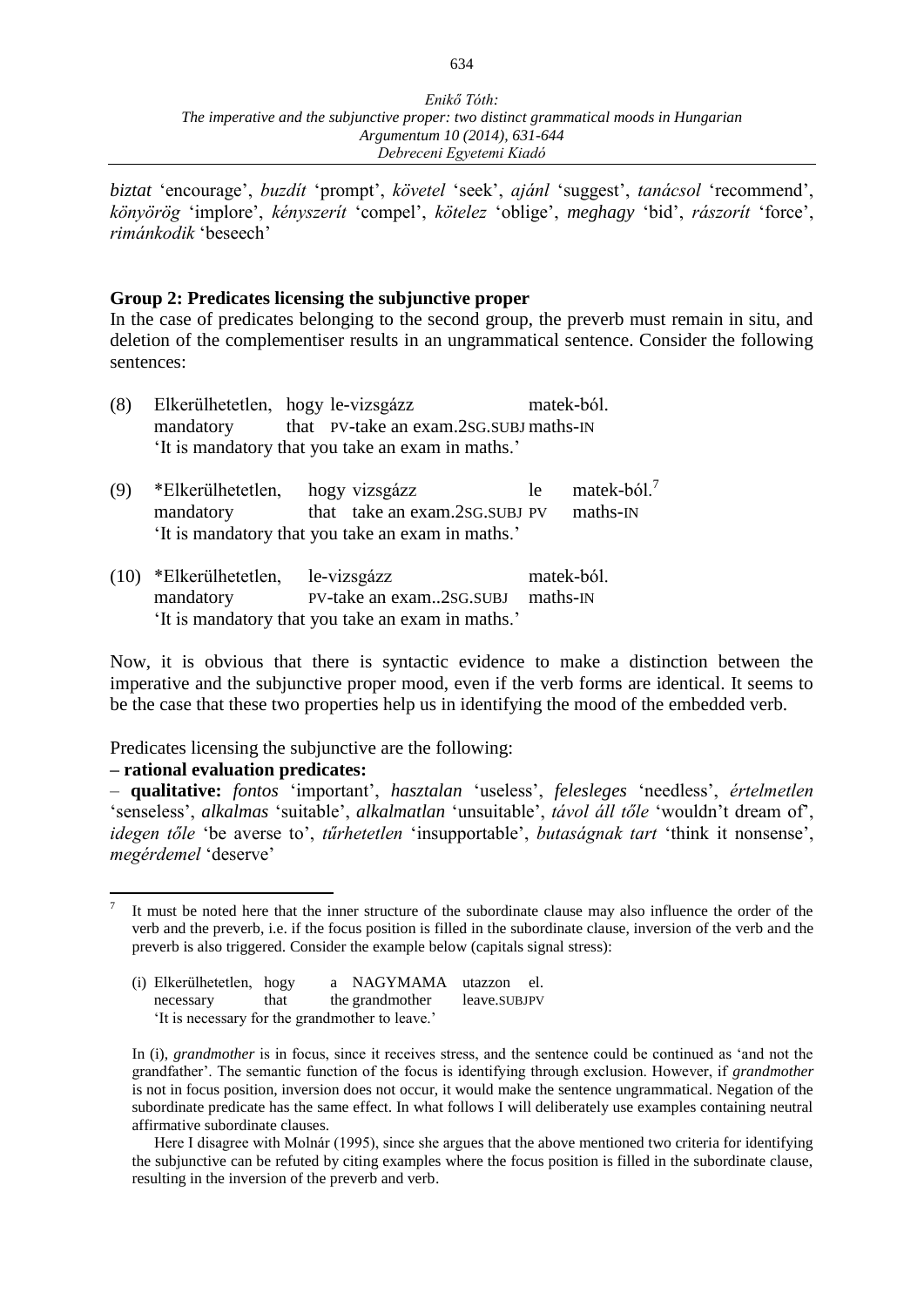#### – **deontic:**

- **positive**: *kell* 'must', *szükséges* 'necessary', *nélkülözhetetlen* 'essential', *elkerülhetetlen* 'inescapable', *elengedhetetlen* 'indispensable', *kötelesség* 'duty', *feladat* 'task'
- **negative:** *szükségtelen* 'unnecessary', *megengedhetetlen* 'inadmissible', *szó sem lehet róla/szóba sem jöhet* 'it is out of the question'

**– epistemics expressing remote possibility**: *lehetetlen* 'impossible', *valószínűtlen* 'not likely', *nem tudja elhinni* 'can't believe', *kizárt* 'out of the question', *elképzelhetetlen*  'unimaginable', *kétséges* 'doubtful', *hihetetlen* 'unbelievable'

#### **– permissives:**

- **positive:** *megenged* 'allow', *hagy* 'let', *lehetővé tesz* 'render sg possible'*, beleegyezik*  'consent', *lehetőség/alkalom van rá* 'have an opportunity', *alkalmat ad* 'provide an opportunity', *megbíz vmivel* 'trust', *elvár* 'expect', *joga van rá* 'have the right to', *nincs ellene kifogása* 'have no objections against'
- **negative:** *megtilt* 'forbid', *akadályoz* 'inhibit', *megakadályoz* 'prevent', *lehetetlenné tesz* 'make sg impossible', *gátol* 'hinder', *visszatart* 'keep back', *óv* 'protect', *megóv*  'safeguard', *lebeszél* 'dissuade', *óva int* 'warn', *int* 'caution', *kímél* 'save', *megkímél*  'spare', *véd* 'protect', *oltalmaz* 'shield', *tiltakozik ellene* 'protest', *mentesít* 'exempt', *ellenez* 'object'

#### **– purposives:**

- **positive:** *rászánja magát* 'make up one's mind', *törekszik* 'strive', *igyekszik*  'endeavour', *vállalkozik* 'undertake', *tesz róla* 'take care/see', *hajlandó* 'willing', *elszánja magát* 'make up one's mind', *az a célja* 'his aim is', *az a szándéka* 'his intention is', *azon van* 'be after'
- **negative:** *fél* 'be afraid', *letesz* 'give up', *visszariad* 'shrink from sg', *irtózik* 'dread', *képtelen vmire* 'not capable', *letesz/lemond vmiről* 'give up the idea', *tartózkodik vmitől* 'refrain'

**– volitives:** *vágyik* 'long for', *vágyakozik* 'yearn for', *áhítozik* 'desire', *ácsingózik* 'crave', *szomjazik* 'be eager for'

#### **Group 3: Predicates licensing both moods**

Predicates comprising the third group allow a subordinate clause both with an imperative or a subjunctive proper verb form. This is illustrated in  $(11a)$  and  $(11b)$ :

- (11) a. Ragaszkodom hozzá, \*(hogy) meg-írd a lecké-t. insist.1SG on that PV-write.2SG.SUBJ the homework-ACC 'I insist on your doing the homework.'
	- b. Ragaszkodom hozzá, (hogy) írd meg a lecké-t. insist.1SG on that write.2SG.SUBJ PV the homework-ACC 'I insist on your doing the homework.'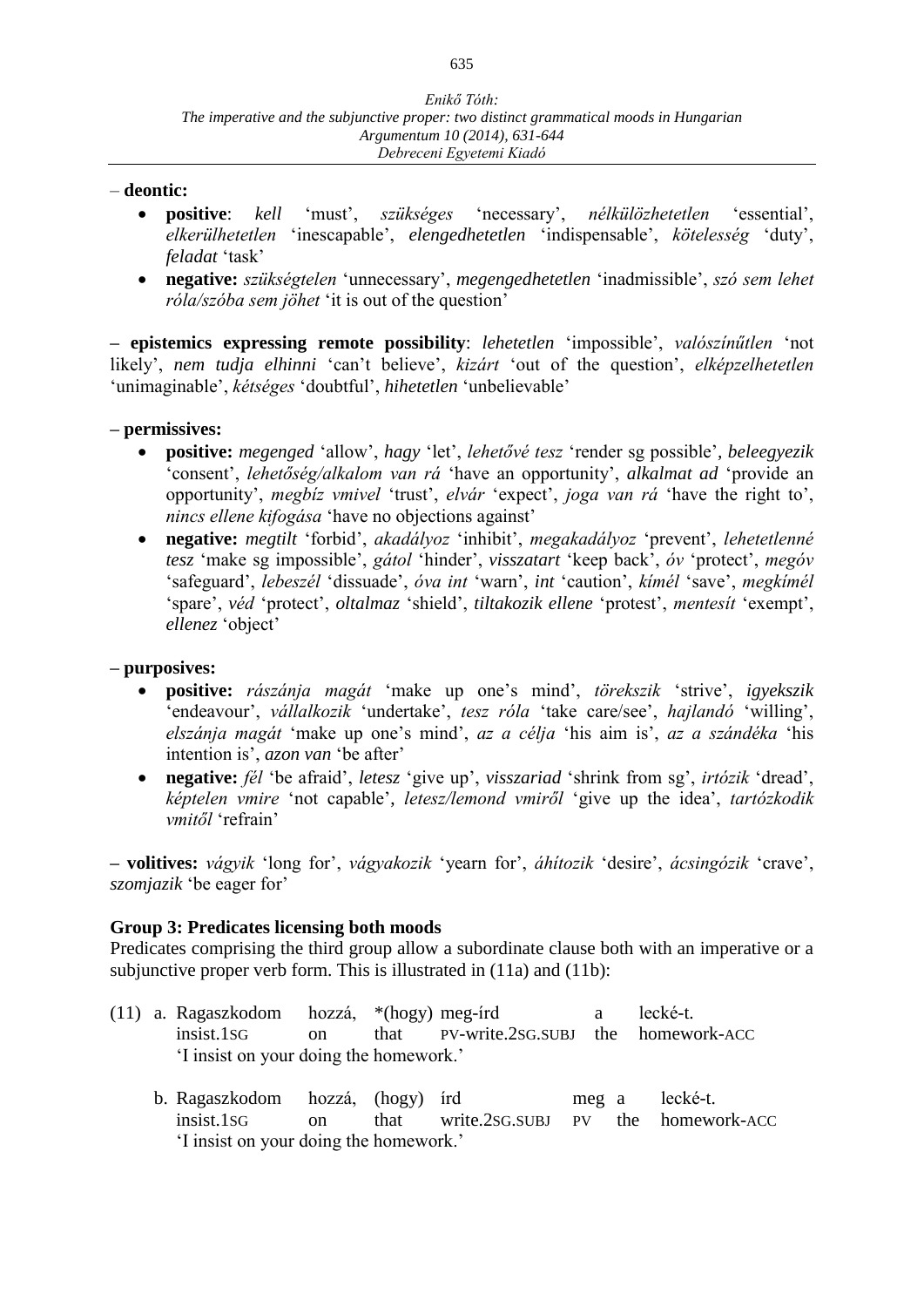Here, the deletion of the complementiser is allowed only in the imperative clause, thus, in  $(11b)^8$ 

Predicates governing both the imperative and the subjunctive are the following: *akar* 'want', *kíván* 'wish', *óhajt* 'desire', *szeretné* 'long', *vár* 'look forward', *drukkol* 'keep fingers crossed', *ragaszkodik hozzá* 'insist', *gondoskodik róla* 'ensure', *meggyőz* 'convince', *szorgalmaz* 'urge', *rávesz* 'persuade', *rábeszél* 'exhort'

Now the specific factors determining the mood of the subordinate clause need to be identified. In what follows I will argue that semantic factors are indispensable if we want to find a reasonable explanation for mood choice in subordinate clauses.<sup>9</sup>

#### **3 The experiment**

#### *3.1 Overview*

 $\overline{a}$ 

The experiment I am reporting on below has been aimed at exploring various characteristics of the predicates licensing both the imperative and the subjunctive proper in their subordinate clauses in Hungarian. With the help of the experiment I wanted to show that the distribution of the imperative and the subjunctive proper in subordinate clauses is indeed determined by semantic features.

The starting point of the analysis was the assumption that grammatical contrasts and distributions are meaningful, since language is economic, there are no superfluous structures, thus, every grammatical difference signals at least a slight difference in meaning. Accordingly, when we examine two sentences that differ from each under only in the mood of the subordinate clause, then we can expect some kind of meaning difference between the given sentences. Consider the following pair of sentences:

- (12) a. Mónika szül-e-i azon voltak, hogy lány-uk utazzon el Mónika parent-POSS-PL did their best that daughter-POSS travel.3sG.IMP PV néhány nap-ra pihenni. several day-for rest.INF 'Mónika's parents did their best to convince their daughter to go on a holiday.'
	- b. Mónika szül-e-i azon voltak, hogy lány-uk el-utazzon Mónika parent-POSS-PL did their best that daughter-POSS PV-travel.3SG.SUBJ néhány nap-ra pihenni. several day-for rest.INF 'Mónika's parents did their best to convince their daughter to go on a holiday.'

<sup>8</sup> Molnár (1995), citing Klemm (1931) suggests that there may be a difference in meaning if the mood of the embedded clause is changed, with respect to the actuality or generality of the act in question.

There is no clear borderline between semantics and pragmatics; it is a matter of opinion what belongs to the areas in question. For that reason it is possible that other researchers would say that certain characteristics that I judged to be semantic are rather pragmatic in nature.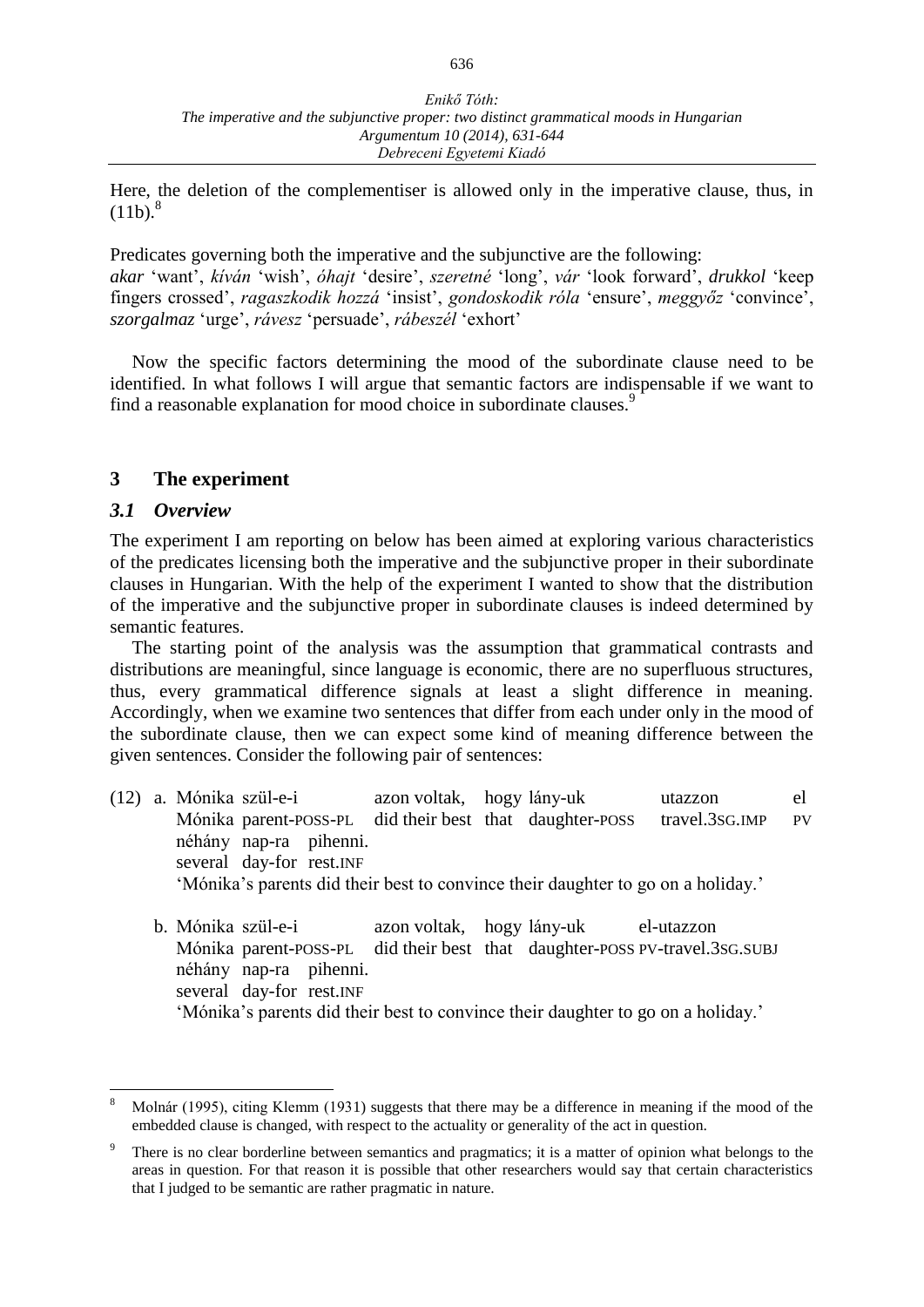#### *Enikő Tóth: The imperative and the subjunctive proper: two distinct grammatical moods in Hungarian Argumentum 10 (2014), 631-644 Debreceni Egyetemi Kiadó*

As Prileszky (1974) observes, (12a) would be used in a situation where the parents explicitly demanded that the person referred to by the embedded subject should carry out the act described by the embedded clause, i.e. the utterance expresses strong manipulation.<sup>10</sup> As opposed to that, in (12b) the subjunctive proper signals that the parents tried to persuade their daughter in an indirect way, for instance via giving her a traveller's cheque. I will call this latter case weak manipulation. $11$ 

The hypothesis can also be supported with data from other languages. Givón (1994) states the tendency that the subjunctive in various languages often surfaces in complements of predicates expressing weak, but intended manipulation, preference, or epistemic uncertainty. Givón (1994) also claims that for instance in Spanish in those cases where both the subjunctive and the infinitive are grammatical in the complement clause the subjunctive expresses weak manipulation, while the infinitive signals stronger manipulation. According to Givón (1994) this is an implicational universal.

Weak and strong manipulation can be characterised by the properties shown in Table 1. The groups of predicates mentioned in Section 2.2 can be clearly placed on a scale based on different degrees of deontic force (see Figure 1).<sup>12</sup> Predicates licensing only the imperative will appear at one end point of the scale, predicates allowing only the subjunctive proper at the other end, while those licensing both moods occupy an intermediate position between the two endpoints according to our hypothesis. Here mood alternation can be observed.

| strong manipulation            | weak manipulation                  |
|--------------------------------|------------------------------------|
|                                | future oriented (posterior)        |
|                                | non-implicative <sup>13</sup>      |
| strong deontic force           | weak deontic force                 |
| directly manipulative          | indirectly manipulative            |
| the outcome is always possible | the outcome is not always possible |

*Table 1: Weak and strong manipulation*

strong deontic force Strong 1: only imperative

Group 3: mood alternation

weak deontic force <br> Group 2: only subjunctive

*Figure 1: Scale of deontic force*

<sup>10</sup> <sup>10</sup> Farkas (1992) does not differentiate the imperative and the subjunctive proper, but she notes that the order of the preverb and the verb is sensitive to the imperative meaning contributed by the matrix predicate.

<sup>&</sup>lt;sup>11</sup> Prileszky (1974) used the terms 'imperative feature' and 'purpose feature', respectively, to distinguish the cases described above.

<sup>&</sup>lt;sup>12</sup> 'deontic force' is meant to be related to the situation as a whole, and not only to the agent of the embedded clause.

<sup>&</sup>lt;sup>13</sup> This property means that the sentence does not imply that the event described by the embedded clause has happened (see Karttunen 1971).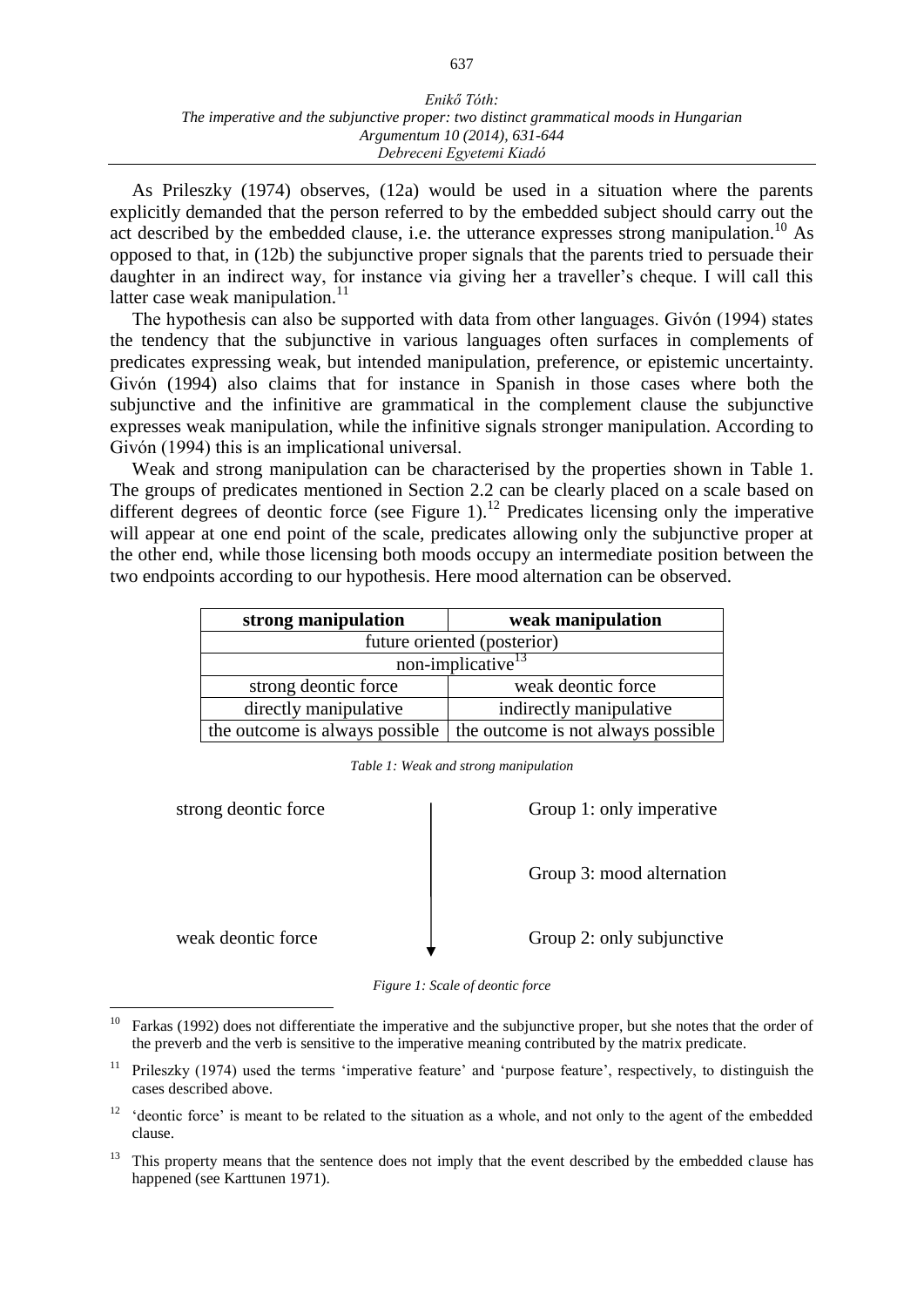In matrix imperatives and in purpose clauses the same features are present, and the distribution of moods follows the same pattern. Hence, by verifying the hypothesis we would gain a unified treatment of the imperative and the subjunctive proper both in matrix and complement clauses.

The existence of the meaning difference pointed out above can be further supported by the fact that in the case of embedded predicates where the lexical meaning of the predicate is less compatible with strong manipulation (for instance *meggyógyul* 'recover'*, kiszabadul* 'be released'), the imperative is unacceptable in the complement clause, while the subjunctive proper is grammatical:

- (13) a. Az-t akarta, hogy a férj-e ki-szabaduljon that-ACC wanted.3SG that the husband-POSS PV-be released.3SG.SUBJ a börtön-ből. the prison-from 'She wanted her husband to be released from prison.'
	- b. ??Az-t akarta, hogy a férj-e szabaduljon ki that-ACC wanted.3SG that the husband-POSS be released.3SG.IMP PV a börtön-ből. the prison-from 'She wanted her husband to be released from prison.'

The acceptability of the imperative is again questionable when the matrix subject and the subject of the complement clause are co-referential:

|  | (14) a. Peti azon van, hogy meg-nézze |                                                         | $\mathbf{a}$ | film-et. |
|--|---------------------------------------|---------------------------------------------------------|--------------|----------|
|  |                                       | Peti does his best that PV-watch.3sG.SUBJ the movie-ACC |              |          |
|  |                                       | 'Peti is doing his best to watch the movie.'            |              |          |

b. \*Peti azon van, hogy nézze meg a film-et. Peti does his best that watch.3SG.IMP PV the movie-ACC 'Peti is doing his best to watch the movie.'

Matrix negation may also influence the distribution of moods:

|  |     | $(15)$ a. Nem akarta, |  | hogy el-kísérjék                                        | a | mozi-ba. |
|--|-----|-----------------------|--|---------------------------------------------------------|---|----------|
|  |     |                       |  | NEG wanted.3sG that PV-accompany.3PL.SUBJ the cinema-to |   |          |
|  |     |                       |  | 'She did not want to be accompanied to the cinema.'     |   |          |
|  |     |                       |  | b. *Nem akarta, hogy kísérjék el a                      |   | mozi-ba. |
|  | NEG |                       |  | wanted.3sG that accompany.3PL.IMP PV the cinema-to      |   |          |
|  |     |                       |  | 'She did not want to be accompanied to the cinema.'     |   |          |

The same phenomenon can be observed when the matrix predicate has an inherent negative meaning: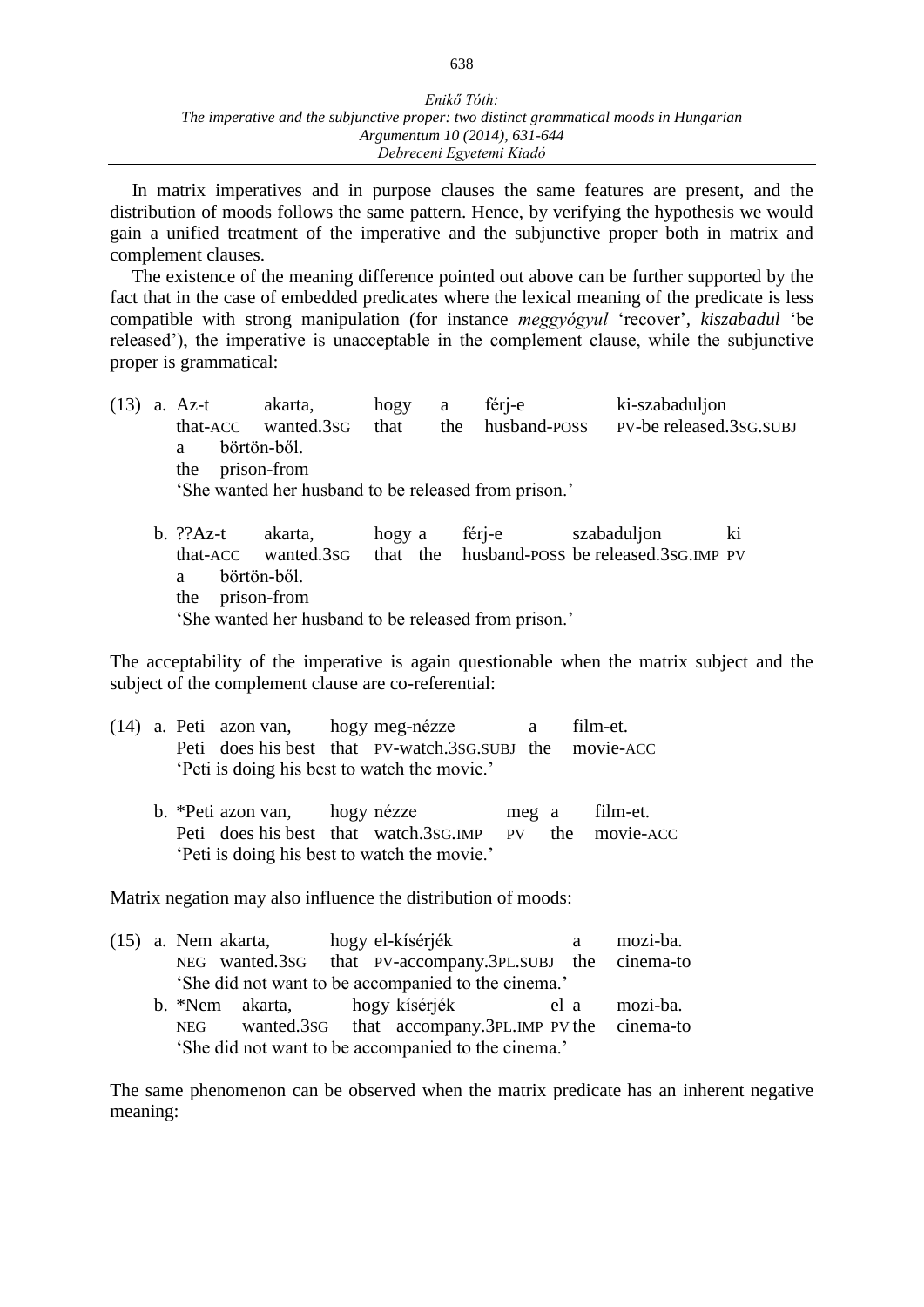| Enikő Tóth:                                                                            |
|----------------------------------------------------------------------------------------|
| The imperative and the subjunctive proper: two distinct grammatical moods in Hungarian |
| Argumentum 10 (2014), 631-644                                                          |
| Debreceni Egyetemi Kiadó                                                               |

|  |  | $(16)$ a. Ellenezte, hogy meg-vegyem a<br>opposed.3sG that PV-buy.1sG.SUBJ the book-ACC                                                                            |  | könyv-et. |  |
|--|--|--------------------------------------------------------------------------------------------------------------------------------------------------------------------|--|-----------|--|
|  |  | 'He opposed my buying the book.'<br>b. *Ellenezte, hogy vegyem meg a könyvet.<br>opposed. 3sG that buy.1sG.IMP PV the book-ACC<br>'He opposed my buying the book.' |  |           |  |

Keeping in mind the assumption that mood choice is meaningful I wanted to prove the following hypothesis:

#### **Hypothesis**

In the case of a Group 3 matrix predicate the imperative is licensed in the complement clause when strong manipulation is present, while the subjunctive proper appears when weak manipulation is expressed by the clause.

In order to verify this hypothesis I carried out the experiment presented below.

# *3.2 Materials and methods*

There were 55 participants in the experiment, all young adults and native speakers of Hungarian; their average age was 21.5. The subjects were randomly selected, in a way to make sure that the possible dialectal differences were not statistically significant. Thus, the subjects represented different dialectal regions; they did not come from the same part of the country.

The subjects' task was to fill in a multiple choice test that was aimed at exploring the supposed meaning difference between imperative and subjunctive proper clauses embedded under the same matrix predicate. To achieve that, subjects had to choose between sentences that differed from each other only in the mood of the embedded clause depending on the context. The pairs of sentences were always presented in a given situation, and the task was to mark the sentence that fitted the situation described better in the opinion of the subject. However, it was allowed to select both sentences if the subjects did not find any remarkable difference between them. The sentences of the test contained verbs with preverbs, in that way relying on the more reliable syntactic criterion differentiating the imperative and the subjunctive proper.

For instance, the situations corresponding to example sentences (12a) and (12b) are the following:

(a) Seeing that their daughter, Mónika has been in such a stress for a long time her parents kept on pestering her with going on holiday.<sup>14</sup>

(b) Mónika has been working too much lately, so her parents thought that she should go on holiday, and gave her a traveller's cheque.<sup>15</sup>

The test consisted of 6 similar pairs of situations, i.e. there were 12 situations in total. Each situation was separated from its pair, and they were also ordered randomly with respect to the

 $\overline{a}$ <sup>14</sup> Here, the expected answer is the one containing a reported request, i.e. the one expressing strong manipulation: (12a).

<sup>&</sup>lt;sup>15</sup> Here, the expected answer is the one expressing weak manipulation:  $(12b)$ .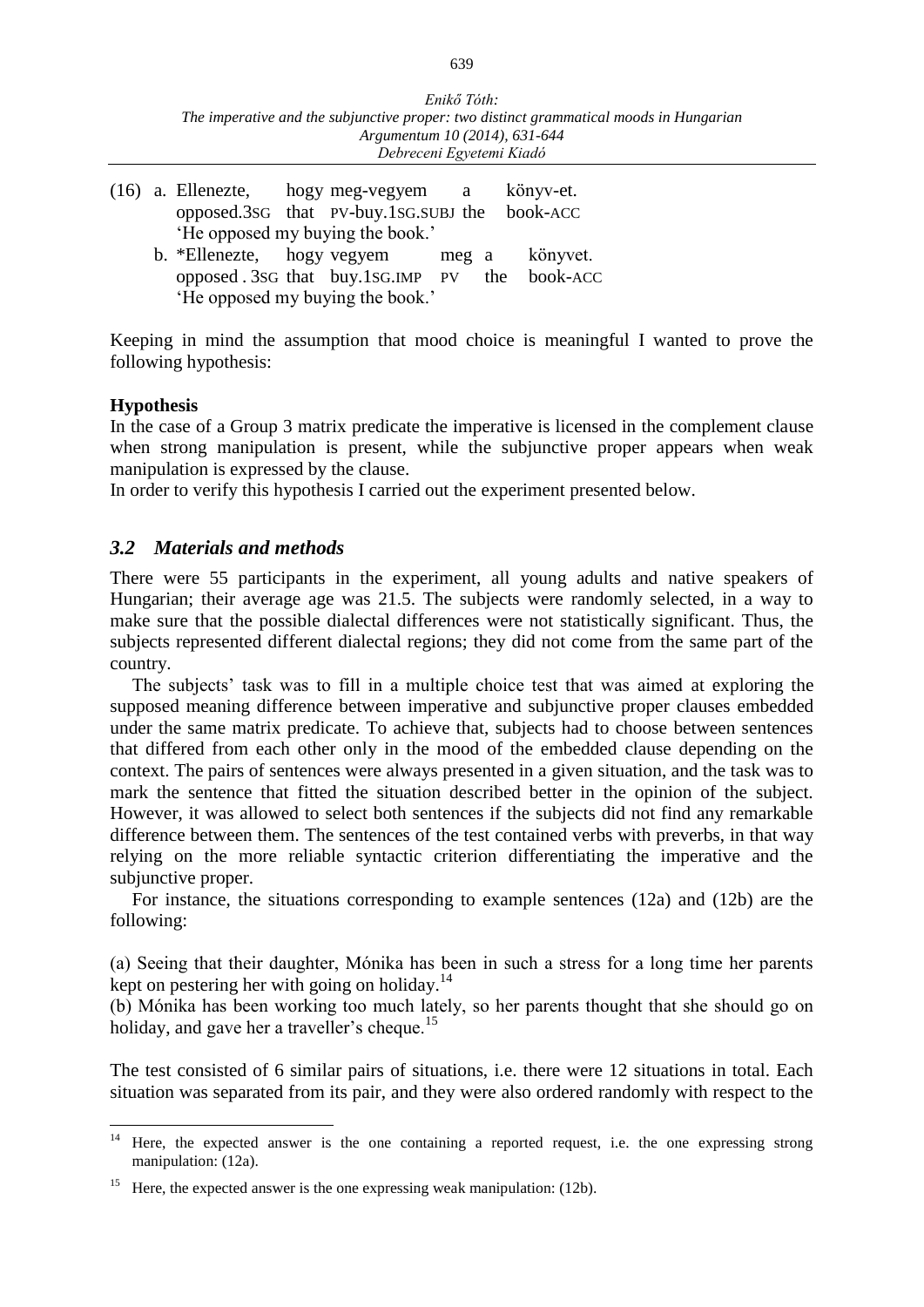expected answers. Among the situations some distractors were hidden, too, in order to prevent the subjects from answering in a routine fashion.

The subjects had to fill in the test on the spot, they had only 10 minutes to do so. With the time limit I tried to ensure that the subjects could rely on their intuitions only, in that way they did not have time to search for certain patterns or regularities in the test.

#### *3.3 Results*

The results of the test are shown in Table 2, rows 1-6 represent those situations where the subjunctive proper, while rows 7-12 those where the imperative was expected. The frequency of the imperative and the subjunctive proper clauses in the case of each situation was compared with the help of the chi-square test.<sup>16</sup>

The result of the chi-square test is:  $\chi^2(11) = 51.418$ , p < 0.01, i.e. the null hypothesis has to be rejected, the distributions of the variables are different.

|                                    |     | subjunctive<br>proper | imperative |
|------------------------------------|-----|-----------------------|------------|
|                                    | 1.  | 22                    | 37         |
| expected:<br>subjunctive<br>proper | 2.  | 27                    | 40         |
|                                    | 3.  | 40                    | 13         |
|                                    | 4.  | 34                    | 25         |
|                                    | 5.  | 25                    | 34         |
|                                    | 6.  | 31                    | 23         |
|                                    | 7.  | 16                    | 40         |
|                                    | 8.  | 16                    | 42         |
|                                    | 9.  | 26                    | 29         |
|                                    | 10. | 27                    | 36         |
| expected:<br>imperative            | 11. | 17                    | 37         |
|                                    | 12. | 19                    | 41         |

*Table 2: Results*

The same method was applied to the results gained by taking into consideration only those situations where the subjunctive proper or the imperative was expected (Table 2: rows 1-6, 7-12, respectively).

In the case of the situations where the subjunctive proper was assumed to be preferred the calculated value is  $\chi^2(5) = 24,616, p < 0.05$ , so the null hypothesis has to be rejected again, the distributions of the variables are significantly different.

The result of the chi-square test for the situations where the imperative was expected shows that there is no significant difference between the frequencies of the subjunctive proper and the imperative; the variables are homogeneous, the null hypothesis is accepted.

Accordingly, there is a significant difference between the frequencies of the subjunctive proper and the imperative in the case of the complete set of data, i.e. considering all situations together, the ones expecting the subjunctive proper and the ones where the imperative is assumed to be preferred. The same observation holds for the situations where the subjunctive proper is expected,

 $\overline{a}$ 

<sup>16</sup> On statistics in linguistics see Butler (1985), Vargha (2000).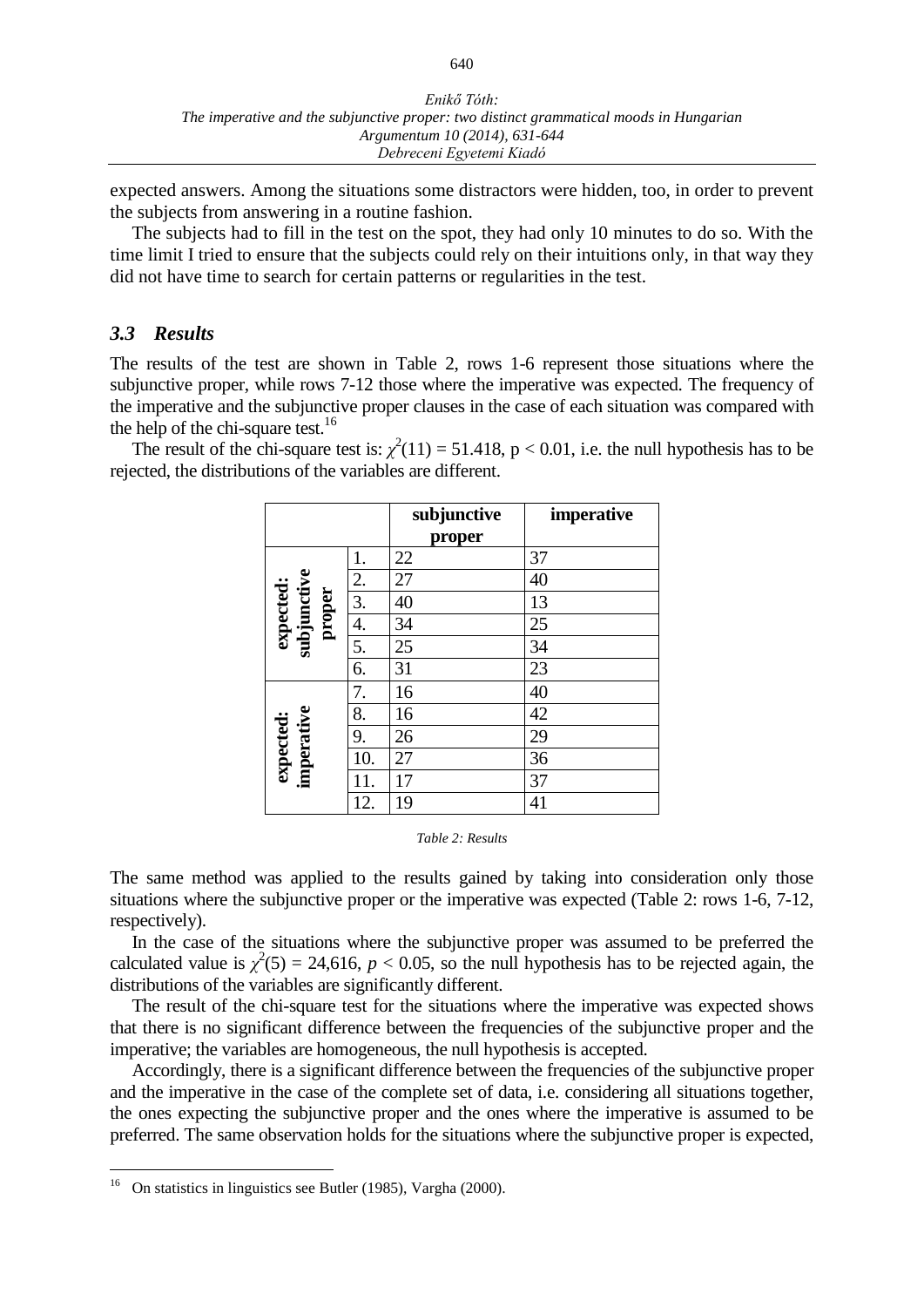i.e. in the case of the situations where weak manipulation is involved. However, there is no such difference if we consider only the situations where strong manipulation is present, i.e. in the case of the situations where the imperative is expected. What does that mean exactly?

#### **4 Discussion**

From the fact that the distributions are not homogeneous when we consider all the data we can conclude that the distribution of the subjunctive proper and the imperative is different to a remarkable extent, hence the moods in question fulfil different roles in subordinate clauses. This statement is further supported by the results of the tests relying only on the situations where a given mood is expected, since in the case of the subjunctive proper we get inhomogeneous distributions, while in the case of the imperative the distributions are homogeneous. This shows that the distribution of moods depends on the relevant situation; in other words, it is influenced by certain semantic features.

If we examine the data thoroughly we can see that in the case of the situations where, according to the hypothesis, the imperative was assumed to be preferred the results fulfil this expectation; in each of these situations (Table 2, rows 7-12) the frequency of the imperative in the complement clauses was greater than that of the subjunctive proper.

If we consider the data about situations where the subjunctive proper was expected (Table **2**, rows 1-6) we find some problematic examples: it is clear that in three cases (situations 1, 2, 5) the frequency of the imperative is more prominent than that of the subjunctive proper, which contradicts the hypothesis (see Figure 2). However, I suggest that the unfavourable imbalance between the frequencies is not enough in itself to refute the hypothesis. Let us have a closer look at the situations in question. In the problematic situations the following predicates are present (in the same order): *rávesz valamire* 'persuade', *azt akarja, hogy*  'want', and *azt kívánja, hogy* 'wish', while in the situations fulfilling the expectations *gondoskodik róla, hogy* 'ensure', *azt szeretné, hogy* 'long for', *azon van, hogy* 'do one's best' appear (again in the same order).



*Figure 2: The frequency of the subjunctive proper and the imperative*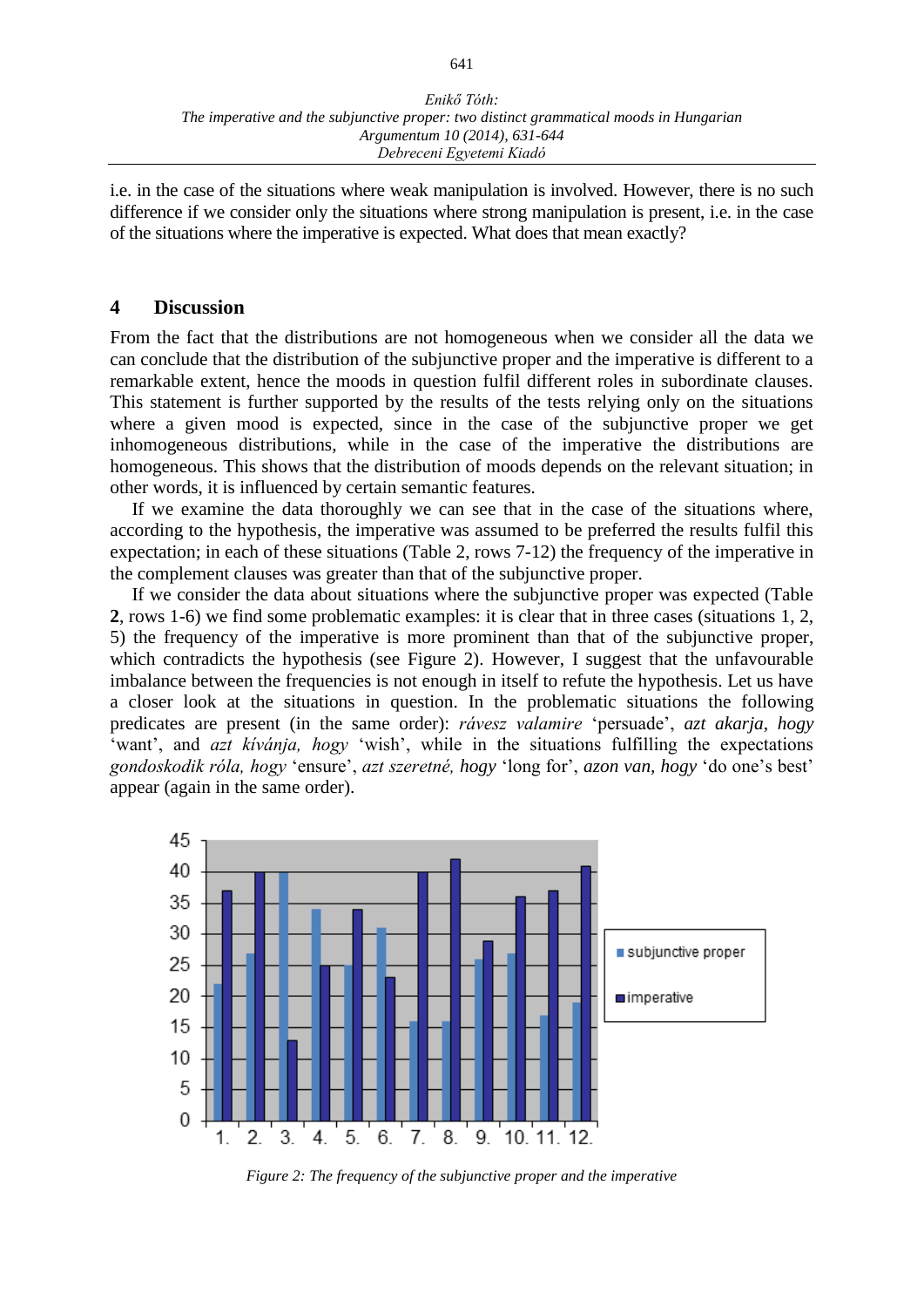#### *Enikő Tóth: The imperative and the subjunctive proper: two distinct grammatical moods in Hungarian Argumentum 10 (2014), 631-644 Debreceni Egyetemi Kiadó*

It would be worth testing the grammaticality of the sentences involved in the experiment. Obviously, if some speakers find certain sentences unacceptable, then this may influence the results. (There were 51 situations in total where both of the sentences were marked as acceptable; this is only 7.7 per cent of the answers received.)

Table 3 represents the proportion of the imperative and the subjunctive proper as the individual subjects in the test selected them. For instance, there were five subjects who selected 7 imperative and 5 subjunctive proper sentences. On the basis of the data we can state that certain individual differences can be observed with respect to the choice of mood, since 12 subjects marked imperative sentences in more than 75 per cent of the situations, whereas only 3 speakers selected subjunctive proper sentences in the same proportion. Accordingly, the number of speakers preferring the imperative to the subjunctive proper in their idiolect seems to be remarkably high. It is also possible that the three problematic situations are not composed in an unambiguous way; the imperfection of the test itself may also have had an effect upon the results. However, in order to prove that further experiments should be carried out. Hence, it would be interesting to repeat the experiment on a larger sample and to compare the results with the ones achieved now.

|                            |        |                         | number of imperative sentences selected |  |  |  |  |  |   |   |    |  |    | Total: |
|----------------------------|--------|-------------------------|-----------------------------------------|--|--|--|--|--|---|---|----|--|----|--------|
|                            |        |                         |                                         |  |  |  |  |  | 8 | q | 10 |  | 12 |        |
| subjunctive<br>sentences   |        |                         |                                         |  |  |  |  |  |   |   |    |  |    |        |
|                            |        | 3                       |                                         |  |  |  |  |  |   |   |    |  |    |        |
|                            |        | $\overline{\mathbf{4}}$ |                                         |  |  |  |  |  | 6 |   |    |  |    |        |
|                            |        |                         |                                         |  |  |  |  |  |   |   |    |  |    |        |
|                            |        |                         |                                         |  |  |  |  |  |   |   |    |  |    | 14     |
| ਠ                          |        |                         |                                         |  |  |  |  |  |   |   |    |  |    |        |
|                            |        |                         |                                         |  |  |  |  |  |   |   |    |  |    |        |
|                            |        | 19                      |                                         |  |  |  |  |  |   |   |    |  |    |        |
| $\overline{\text{number}}$ | proper | '10                     |                                         |  |  |  |  |  |   |   |    |  |    |        |
| Total:                     |        |                         |                                         |  |  |  |  |  |   |   |    |  |    | E E    |

*Table 3: Proportions*<sup>17</sup>

# **5 Summary**

To sum it up, we can conclude that the results of the experiment strengthened our hypothesis. It has been shown that there is a systematic difference in the distribution of the imperative and the subjunctive proper in complement clauses. Speakers clearly prefer the imperative in complement clauses expressing strong manipulation, whereas in the case of the subjunctive proper there is only a tendency, the subjunctive proper seems to be the preferred option in clauses with weak manipulation. However, this finding does not refute our starting hypothesis; we only need an auxiliary hypothesis.<sup>18</sup> Namely, we have to suppose that the distribution of the imperative is not as restricted as that of the subjunctive proper. This is a

 $\overline{a}$ <sup>17</sup> In Table 3 the rows labelled as 'subjunctive proper  $2/11/12$ ' and the column of 'imperative 1' are missing, since these particular distributions have not appeared among the subjects.

<sup>&</sup>lt;sup>18</sup> This remark is due to an anonymous reviewer of this paper.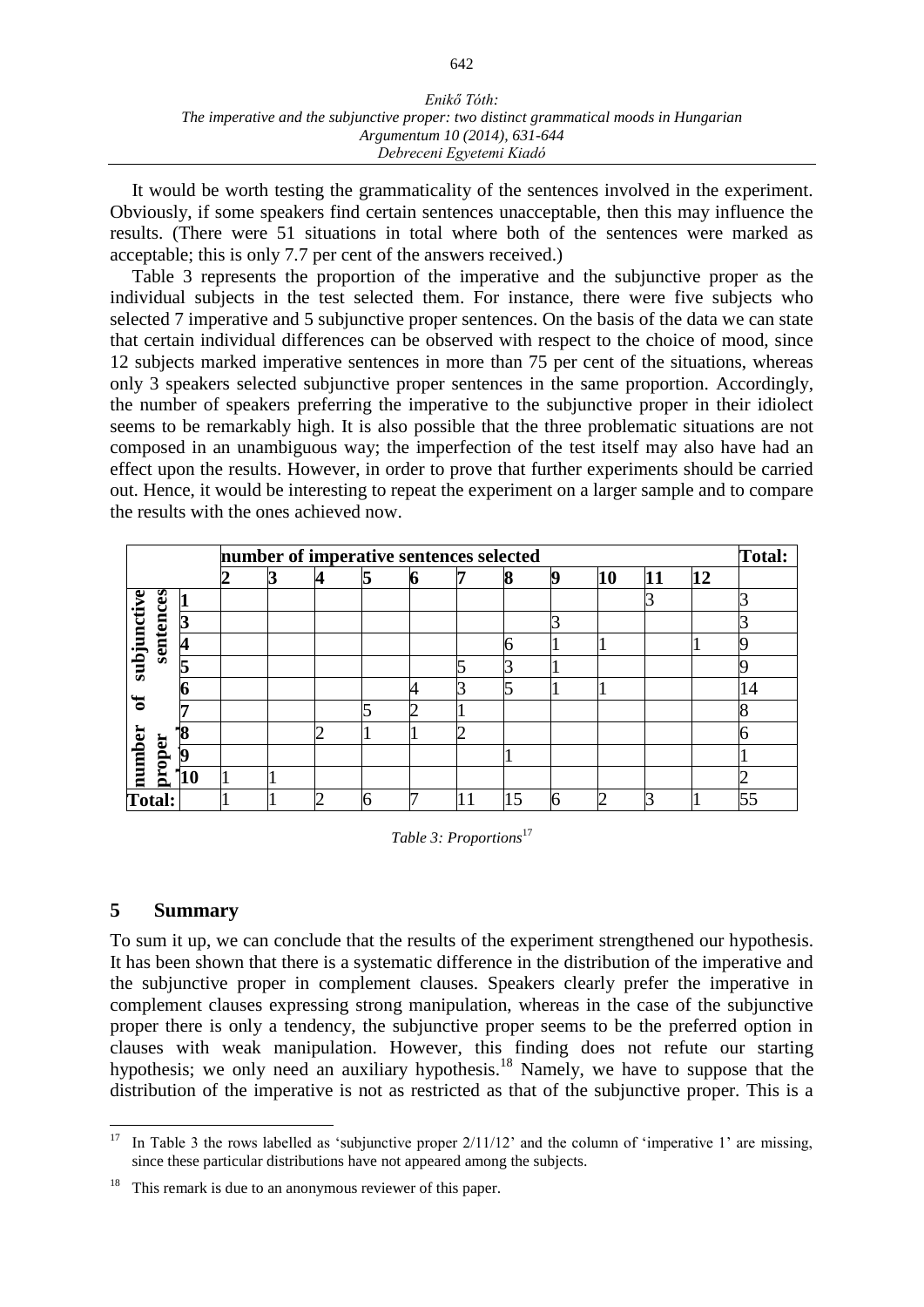reasonable assumption, since the imperative appears not only in complement clauses, but in matrix sentences, too.<sup>19</sup>

Overall, the analysis of the experimental data supported the starting hypothesis, thus it was proved that the distribution of the imperative and the subjunctive proper in Hungarian complement clauses is determined by semantic factors. The statistical analysis partly confirmed that the imperative is licensed in clauses expressing strong manipulation, while the subjunctive proper in clauses designating weak manipulation. The present discussion can be regarded as a pilot study to further research on the distribution of moods in Hungarian. Nevertheless, I think that the results of this analysis provide another argument in favour of the treatment of the subjunctive proper as an independent mood.

# **References**

 $\overline{a}$ 

Butler, C. (1985): *Statistics in Linguistics.* Oxford: Basil Blackwell.

- Dömötör, É. & Varga, D. (2014): Főmondati kötőmód diskurzuspartikulákkal [The subjunctive in matrix clauses with discourse particles]. In: Gécseg, Zs. (ed.): *Lingdok 13. Nyelvészdoktoranduszok dolgozatai*. Szeged: Szegedi Tudományegyetem, 27–45. http://nydi.bibl.u-szeged.hu/SZTE\_NYDI/
- Givón, T. (1994): Irrealis and the Subjunctive. *Studies in Language* 18(2), 265–337.
- Farkas, D. (1992): Mood Choice in Complement Clauses. In: Kenesei, I. & Pléh, Cs. (eds.): *Approaches to Hungarian. Volume 4: The Structure of Hungarian.* Szeged: JATE, 207– 225.
- Karttunen, L. (1971): Implicative Verbs. *Language* 47, 340–358.
- Kenesei, I. (1992): Az alárendelt mondatok szerkezete [The structure of subordinate clauses]. In: Kiefer, F. (szerk.): *Strukturális magyar nyelvtan I* [The syntactic structure of Hungarian I]. Budapest: Akadémiai Kiadó, 529–713.
- Klemm, A. (1931): A magyar igealakok használata [The use of Hungarian verb forms]. *Magyar Nyelv* 27, 25–31.
- Molnár, I. (1995): Az alárendelt mondatbeli felszólító módról. A magyar kötőmód kérdéséhez [On the imperative in subordinate clauses. To the issue of the Hungarian subjunctive]. *Nyelvtudományi közlemények* 94, 5–43.
- Palmer, F.R. (1986): *Mood and Modality.* Cambridge: Cambridge University Press.
- Pataki, P. (1984): A francia subjonctif és a magyar kötőmód [The French subjonctif and the Hungarian subjunctive]. *Általános Nyelvészeti Tanulmányok* XV, 207–18.
- Prileszky, Cs. (1974): A felszólító módú mellékmondat néhány kérdéséről [About some issues related to imperative complements]. *Nyelvtudományi értekezések* 83, 473–75.
- Szili, K. (2011): A felszólító módról pragmatikai aspektusból I [The imperative seen from a pragmatic angle (part one)]. *Magyar Nyelvőr* 135(4), 480–493.

<sup>19</sup> For a detailed analysis of the structure of imperative sentences in Hungarian see Varga (2013).